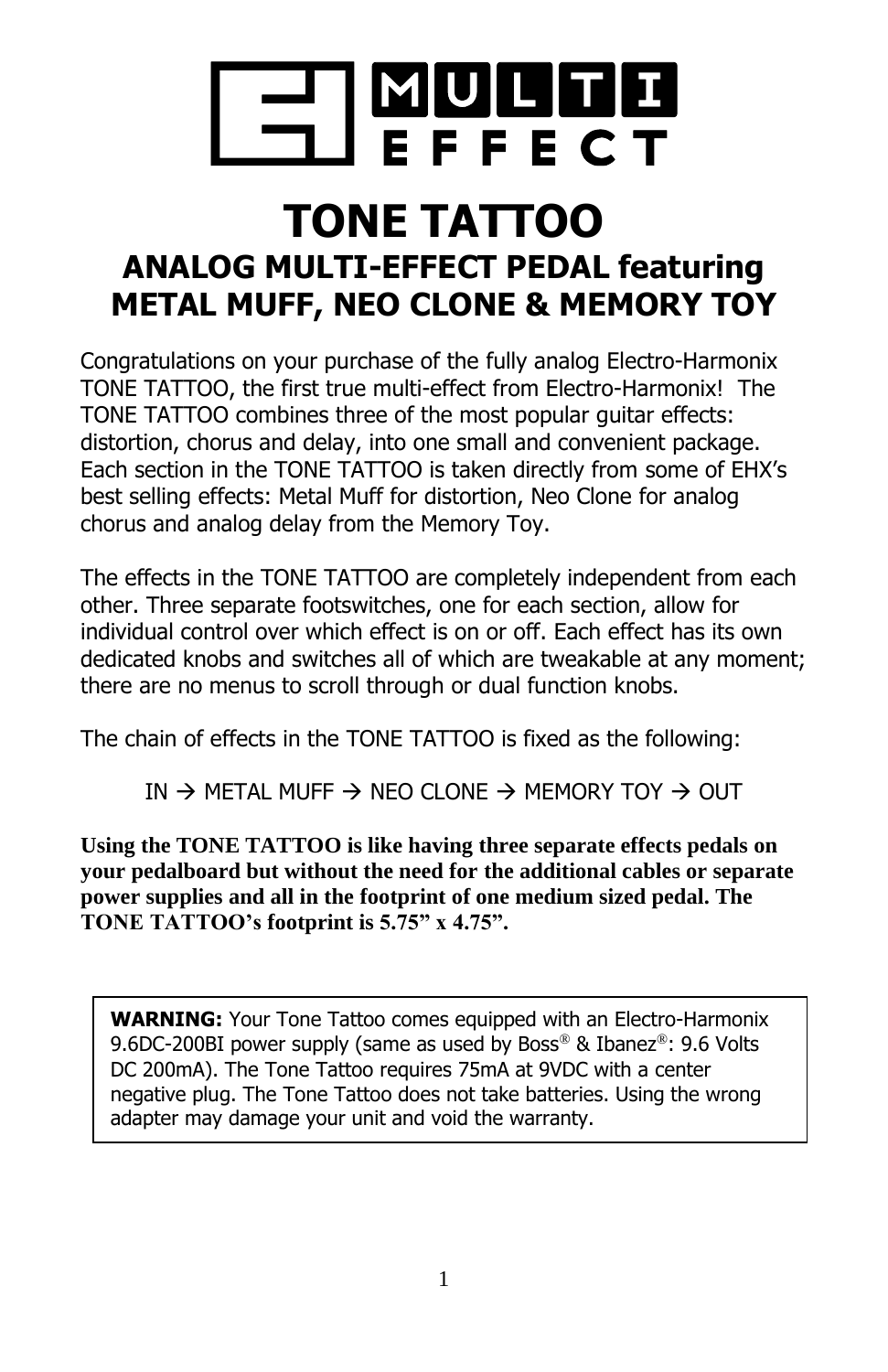## **- CONTROLS, INDICATORS & I/O -**

#### **METAL MUFF SECTION**

**DRIVE Knob –** Controls the amount of input gain. As the DRIVE knob is turned clockwise, the input gain of the Metal Muff increases and the sound gets more distorted: getting crunchier, thicker and increasing in saturation.

**BASS Knob –** Is an EQ control for the bass or low frequency response of the Metal Muff. At its full clockwise position, the BASS knob provides +18.5dB of boost at a center frequency of 105Hz. At its full counterclockwise position, this knob provides -18.5dB of attenuation at the same center frequency of 105Hz. In the middle, center-detent position, the bass frequencies are not altered.

**TREBLE Knob –** Is an EQ control for the treble or high frequency response of the Metal Muff. At its full clockwise position, the TREBLE knob provides up to +20dB of upper frequency boost starting at 700Hz. At its full counter-clockwise position, this knob provides up to -20dB of upper frequency attenuation starting at the same 700Hz frequency. In the middle, center-detent position, the treble frequencies are not altered.

**SCOOP Switch –** Provides two settings of attenuation in the middle frequency range. The middle position of the SCOOP switch, labeled LO, provides a low/medium amount of scoop, attenuating by -7.5dB, centered at a frequency of 1.2kHz. The upper position of the SCOOP switch, labeled HI, provides for a bigger scoop with an increased mid frequency attenuation of -11dB centered at 1.2kHz. In the down position, labeled OFF, there is no mid frequency attenuation.

**GATE Button –** When pushed down, the GATE button enables the gate function of the METAL MUFF. When the GATE button is enabled, the METAL MUFF LED is green. In the up position, the GATE button disables the gate function and the METAL MUFF LED is RED.

**Gate THRESHOLD Knob –** Controls the input amplitude needed to open the GATE. As you turn the THRESHOLD knob clockwise, the amount of gating increases, requiring a louder signal to open the gate and allow your instrument to pass through. Turning the THRESHOLD knob down all the way is equivalent to disabling the GATE function.

Please see Page 4 for more information on how to use the gate function.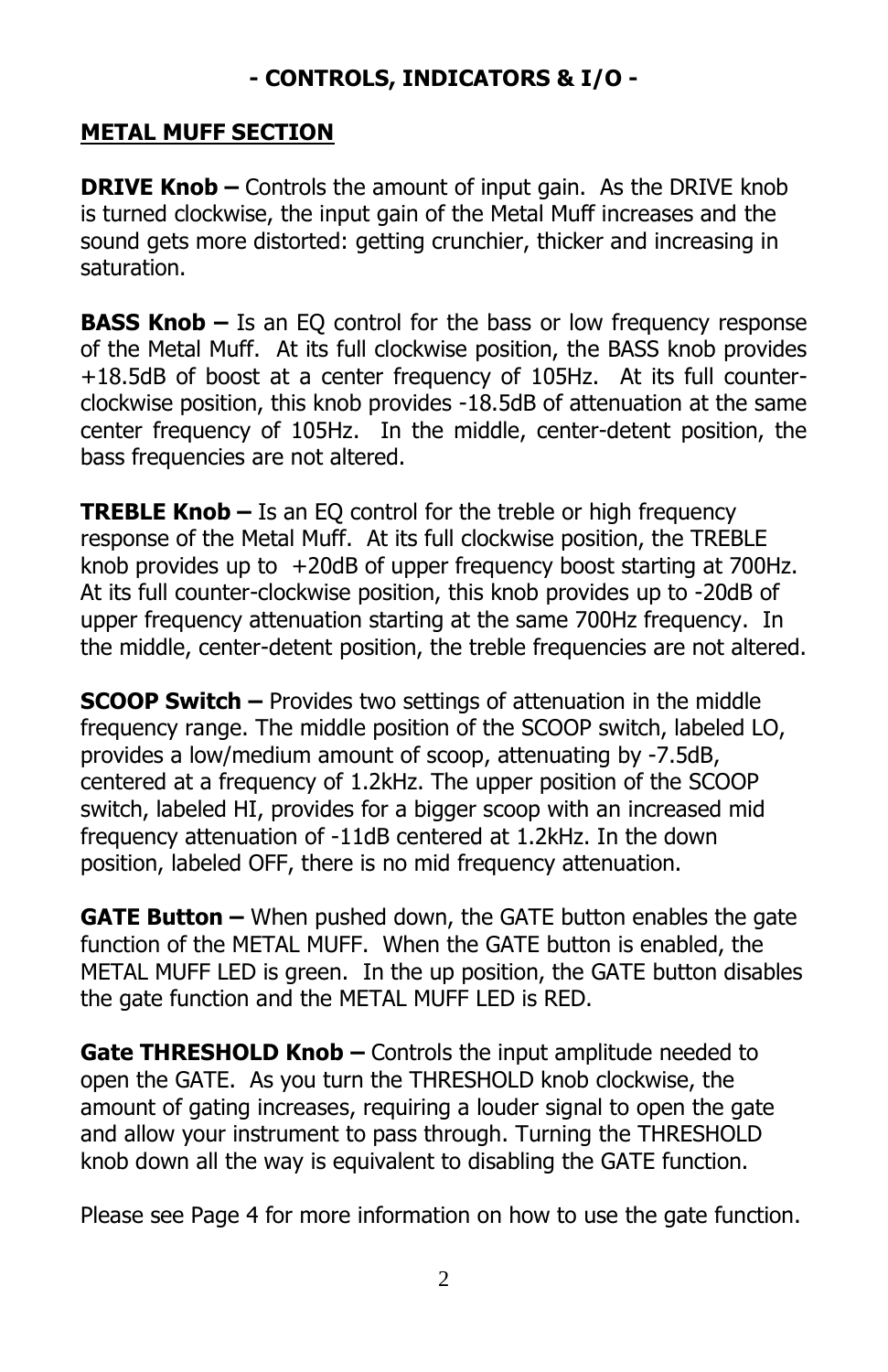**VOLUME Knob –** Controls the overall output volume of the METAL MUFF section of the TONE TATTOO.

# **NEO CLONE SECTION**

**RATE Knob –** Controls the Neo Clone's speed of modulation. As you turn the RATE knob clockwise, the modulation speed of the chorus gets faster. The speed of modulation varies from 0.4 Hz to 9 Hz.

**DEPTH Button –** Changes the intensity, or depth, of the chorus effect choosing between high and low depth. In the up position, the Neo Clone chorus is set to low depth, giving a subtle chorus effect. The Neo Clone LED lights up red in the lower depth position. When the button is pushed in, the chorus' depth is set to high for a more intense chorus effect. The Neo Clone LED lights up green when the button is pushed in.

# **MEMORY TOY SECTION**

**DELAY Knob –** Controls the delay time of the Memory Toy section of the Tone Tattoo. As you turn the DELAY knob clockwise, the delay time increases. The range of delay time is 30mS to 550mS.

**FEEDBACK Knob –** Controls the number of echo repeats each note produces. As you turn FEEDBACK clockwise, the number of repeats increases. When you turn FEEDBACK all the way down, you will only hear one echo for each note you play. If you turn FEEDBACK up to its maximum clockwise position, the Memory

Toy's echoes will build on top of each other for a "run-away" effect after you play a note. A fairly high feedback setting with short delay settings produces a reverb type of effect.

**BLEND Knob –** Allows you to vary the mix of the dry signal coming into the Memory Toy section with the delayed signal produced within the Memory Toy effect. BLEND varies from 100% dry, when set to full counter-clockwise, to 100% wet at full clockwise.

**GAIN Knob –** Controls the input gain into the Memory Toy. As you turn the GAIN knob clockwise the gain increases, making for a louder overall effect. The GAIN knob increases the volume of both the dry and delayed signal. Use the GAIN knob in conjunction with the BLEND knob to set the Memory Toy to your preferred volume. Please Note: the delay signal will saturate before the dry signal. The range of the GAIN knob is 0dB to +23dB.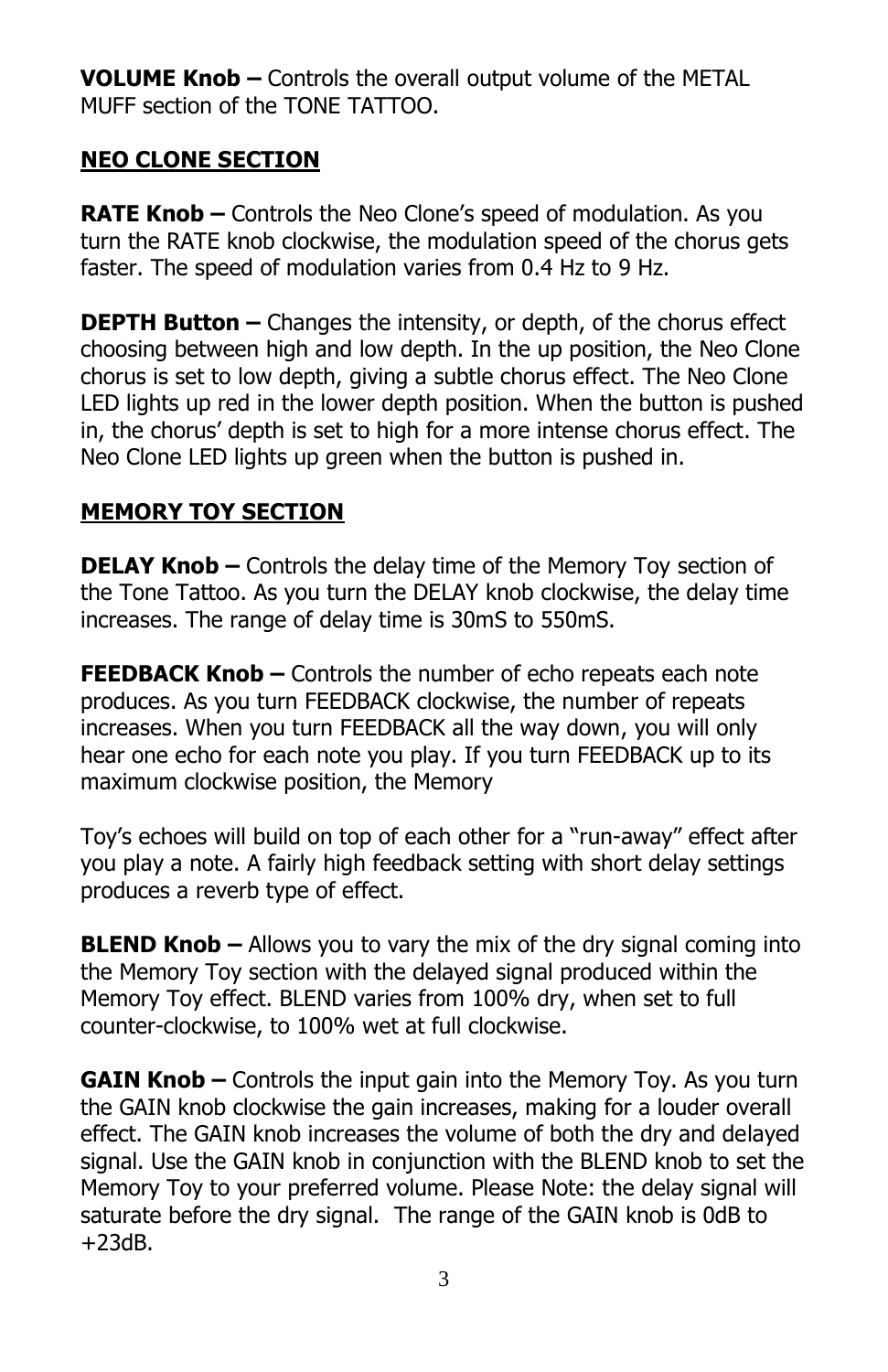## **FOOTSWITCHES & LEDs**

Each effect section of the Tone Tattoo has its own independent footswitch to toggle the associated effect in and out of bypass. Bypass through the Tone Tattoo is **buffered bypass**.

**METAL MUFF Footswitch and STATUS LED** - The footswitch located nearest to the IN jack toggles the Metal Muff effect on or off. When the LED in the Metal Muff

section is lit (either red or green), the Metal Muff effect is active. When the Metal Muff LED is off, the Metal Muff section is bypassed. A red LED in the Metal Muff section indicates that the GATE function if off. A green LED in the Metal Muff section indicates that the GATE is enabled.

**NEO CLONE Footswitch and STATUS LED** - The footswitch located in the middle of the Tone Tattoo toggles the Neo Clone effect on or off. When the LED in the Neo Clone section is lit (either red or green), the Neo Clone effect is active. When the Neo Clone's LED is off, the Neo Clone section is bypassed. A red LED in the Neo Clone section indicates that the chorus is on its low depth setting. A green LED in the Neo Clone section indicates that the chorus is set to the high depth setting.

**MEMORY TOY Footswitch and STATUS LED** - The footswitch located nearest the OUT jack of the Tone Tattoo toggles the Memory Toy effect on or off. When the LED in the Memory Toy section is lit, the Memory Toy effect is active. When the Memory Toy's LED is off, the Memory Toy section is bypassed.

#### **I/O & POWER JACKS**

**IN Jack –** Connect the output of your instrument or other effects pedal to the  $\frac{1}{4}$  inch IN jack. The impedance presented at the IN jack is 1 M $\Omega$ .

**OUT Jack –** Connect the output of the Tone Tattoo to the input of an amplifier or another effects pedal. The output impedance varies from 200  $\Omega$  to 2.5 k $\Omega$  depending on which effects are enabled and the setting of the BLEND knob in the Memory Toy.

**9V PWR JACK –** Connect the output plug of the supplied AC Adaptor into the 9V power jack at the top of the Tone

Tattoo. The Tone Tattoo draws 75mA at 9VDC. The polarity of the power jack is center negative.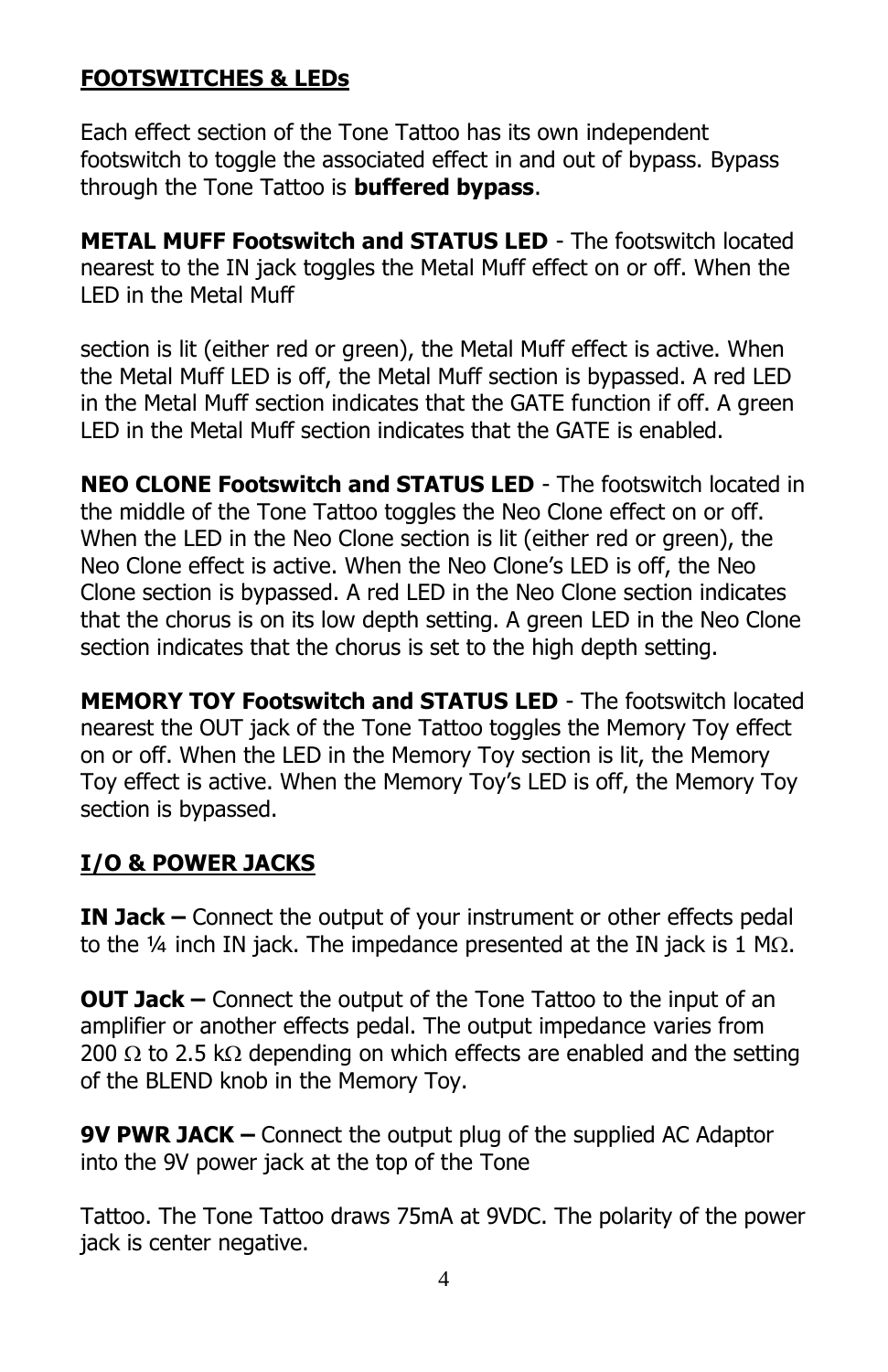## **- MORE ON THE METAL MUFF'S GATE FUNCTION -**

**PURPOSE -** The gate in the Metal Muff section has two main purposes: 1) to reduce the hum when the Metal Muff is set to higher DRIVE settings and 2) to make the echoes from the Memory Toy more distinct when using the Metal Muff and Memory Toy together.

**HOW IT WORKS –** The Metal Muff's gate mutes or un-mutes the output of the Metal Muff. When the gate is closed, the output of the Metal Muff is muted. When the gate is open, the output of the Metal Muff comes through at its full volume. The gate opens and closes based on the level of your instrument before it hits the Metal Muff's distortion circuitry. When the volume of the input signal goes above the threshold level set by the THRESHOLD knob, the gate opens allowing the Metal Muff to output its signal. When the volume of the instrument goes below the threshold, the gate closes to mute the Metal Muff output.

**HOW TO SET IT –** Activate the gate by pushing the GATE button, the Metal Muff's LED

should turn green. Turn THRESHOLD down to full counter-clockwise, you should hear hum coming through the amp. Turn THRESHOLD clockwise until the hum is muted. You can leave it there for a light gate setting. For a more intense gate setting continue to increase THRESHOLD in the clockwise direction. It is important to know that when you use the gate, you will lose some sustain. The gate will chop off the end of your notes. The higher you set the THRESHOLD knob, the quicker it will chop off the end of your notes. Set the THRESHOLD level too low though, and the gate will remain open, never muting the output of the Metal Muff.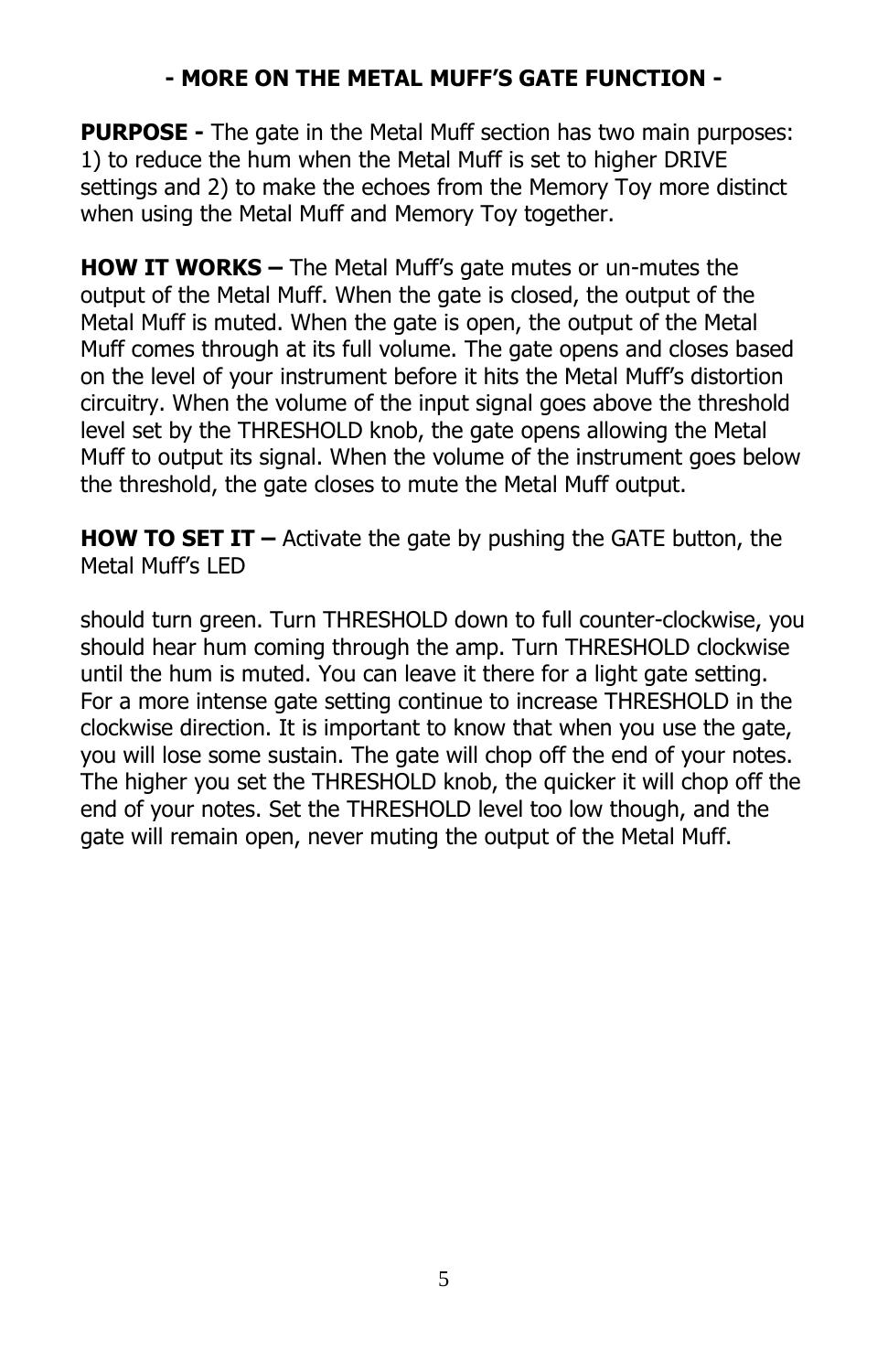# **- WARRANTY INFORMATION -**

Please register online at http://www.ehx.com/product-registration or complete and return the enclosed warranty card within 10 days of purchase. Electro-Harmonix will repair or replace, at its discretion, a product that fails to operate due to defects in materials or workmanship for a period of one year from date of purchase. This applies only to original purchasers who have bought their product from an authorized Electro-Harmonix retailer. Repaired or replaced units will then be warranted for the unexpired portion of the original warranty term.

If you should need to return your unit for service within the warranty period, please contact the appropriate office listed below. Customers outside the regions listed below, please contact EHX Customer Service for information on warranty repairs at info@ehx.com or +1-718-937- 8300. USA and Canadian customers: please obtain a **Return Authorization Number** (RA#) from EHX Customer Service before returning your product. Include with your returned unit: a written description of the problem as well as your name, address, telephone number, e-mail address, and RA#; and a copy of your receipt clearly showing the purchase date.

#### **United States & Canada**

EHX CUSTOMER SERVICE ELECTRO-HARMONIX c/o NEW SENSOR CORP. 47-50 33RD STREET LONG ISLAND CITY, NY 11101 Tel: 718-937-8300 Email: info@ehx.com

#### **Europe**

JOHN WILLIAMS ELECTRO-HARMONIX UK 13 CWMDONKIN TERRACE SWANSEA SA2 0RQ UNITED KINGDOM Tel: +44 179 247 3258 Email: electroharmonixuk@virginmedia.com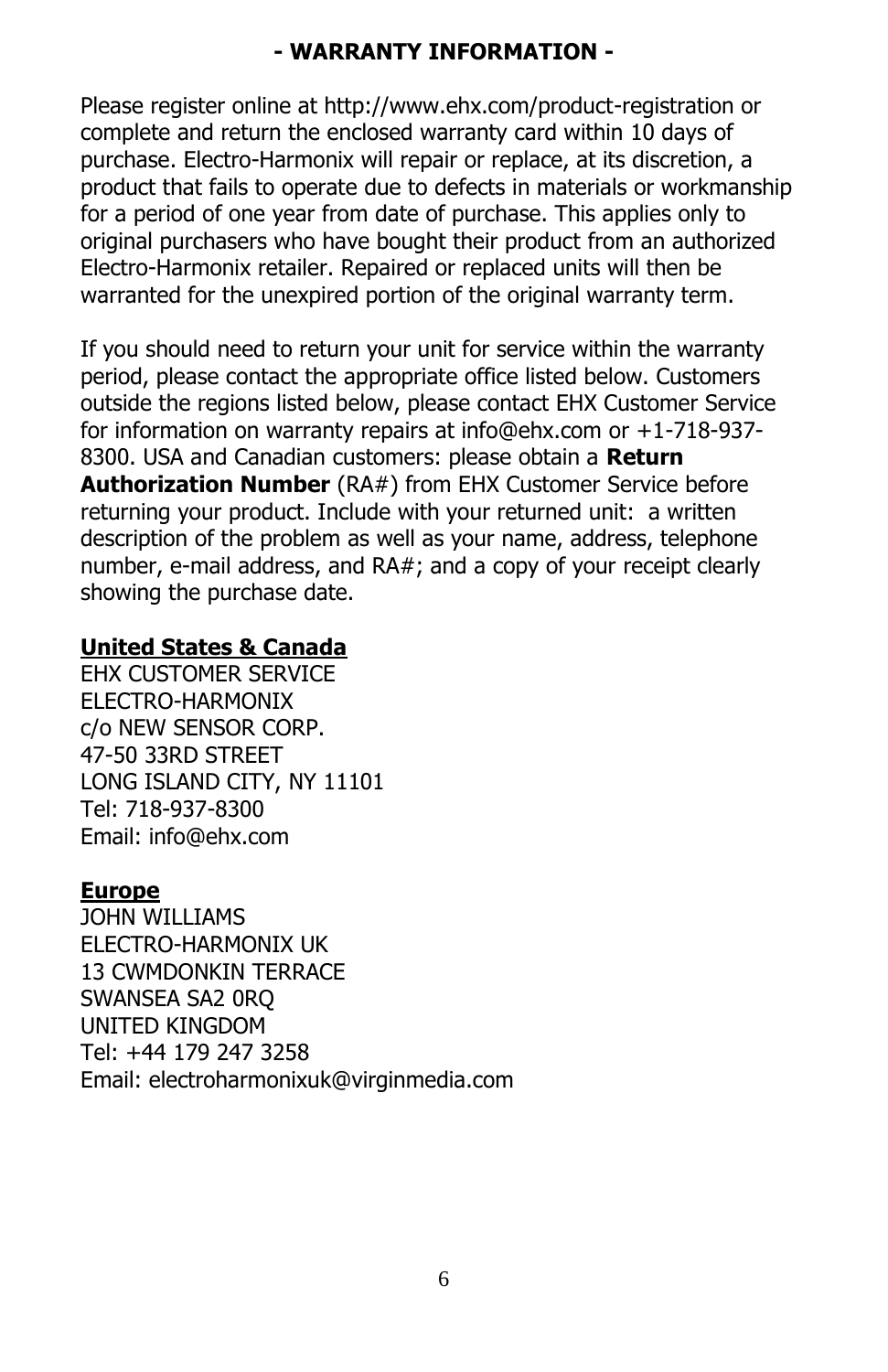This warranty gives a purchaser specific legal rights. A purchaser may have even greater rights depending upon the laws of the jurisdiction within which the product was purchased.

To hear demos on all EHX pedals visit us on the web at **www.ehx.com** Email us at **info@ehx.com**

#### **FCC COMPLIANCE**

Note: This equipment has been tested and found to comply with the limits for a Class B digital device, pursuant to part 15 of the FCC Rules. These limits are designed to provide reasonable protection against harmful interference in a residential installation. This equipment generates, uses and can radiate radio frequency energy and, if not installed and used in accordance with the instructions, may cause harmful interference to radio communications. However, there is no guarantee that interference will not occur in a particular installation. If this equipment does cause harmful interference to radio or television reception, which can be determined by turning the equipment off and on, the user is encouraged to try to correct the interference by one or more of the following measures:

- Reorient or relocate the receiving antenna.
- Increase the separation between the equipment and receiver.
- Connect the equipment into an outlet on a circuit different from that to which the receiver is connected.
- Consult the dealer or an experienced radio/TV technician for help**.**

Modifications not expressly approved by the manufacturer could void the user's authority to operate the equipment under FCC rules.